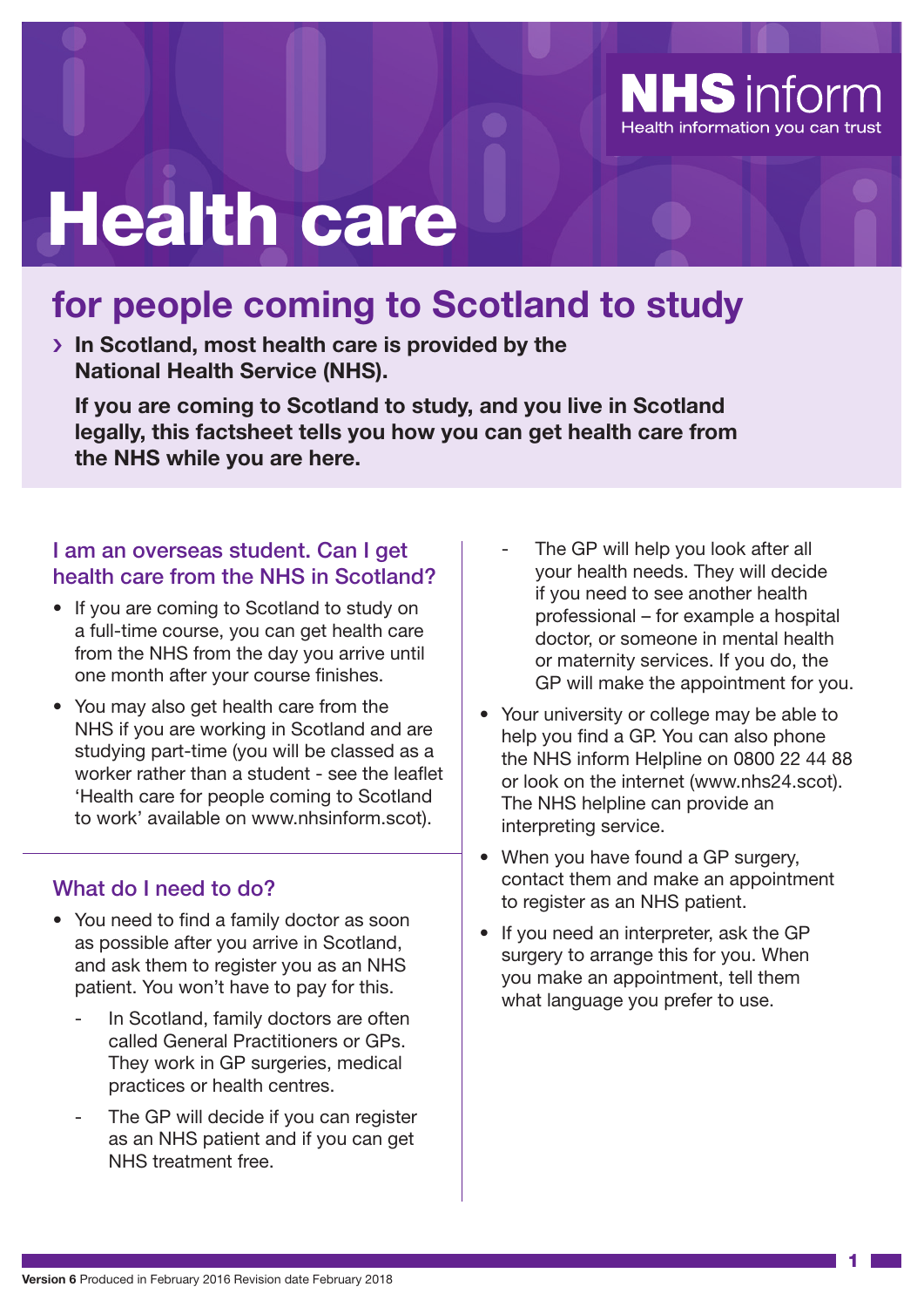#### EEA countries

- Austria
- Belgium
- **Bulgaria**
- **Cyprus**
- Czech **Republic**
- Denmark
- Estonia • Finland
- France
	- **Germany**
- **Greece**
- Hungary
- Iceland
- Ireland
- **Italy**
- Latvia
- Liechtenstein
- Lithuania
- Luxembourg
- Malta
- The **Netherlands**
- Norway
- Poland
- Portugal
- Romania
- Slovakia

#### What happens when I register as an NHS patient?

- When you go to the GP surgery, the staff will ask you for some personal information – for example, your name, address and date of birth.
- They will ask to see some documents to help them decide if you can register as an NHS patient. If you need hospital care, staff at the hospital will also ask to see these documents.
	- **If you are from the European Economic Area (EEA) or Switzerland**, NHS staff may ask to see your European Health Insurance Card (EHIC).They will also ask to see a letter from your university or college which confirms that you have a place on a full-time course. The letter should say when your course starts and how long it lasts for.
	- **If you are not from the EEA or Switzerland**, they will ask for documents that prove you have a place on a full-time course at a university or college. For example:
		- your student visa, and
		- a letter from your university or college. The letter should confirm that you have a place on a full-time course, and say when your course starts and how long it lasts for.

The United Kingdom has special health care arrangements with some countries outside the EEA. If you are from one of those countries, you can get some health care from the NHS in Scotland. UKCISA can give you more information about this.

• Slovenia

**Spain** 

• Sweden • United Kingdom

- If you don't have the documents they ask for, staff at the GP surgery may not be able to register you as an NHS patient.
- If you receive health care from the NHS before you are registered as an NHS patient, you may be asked to pay for this. This may happen, for example, if you are waiting to get the documents you need for registering as an NHS patient.

## When I am registered as an NHS patient, is all health care free?

- No. When you are registered as an NHS patient, a lot of your health care will be free. But you may still need to pay for some things – for example, some dental treatment and eye care.
- The leaflet 'A quick guide to help with health costs' tells you if you can get free treatment or help with health costs. It is available from citizens advice bureaux and Jobcentre Plus offices. You can also find it on the internet (www.gov.scot).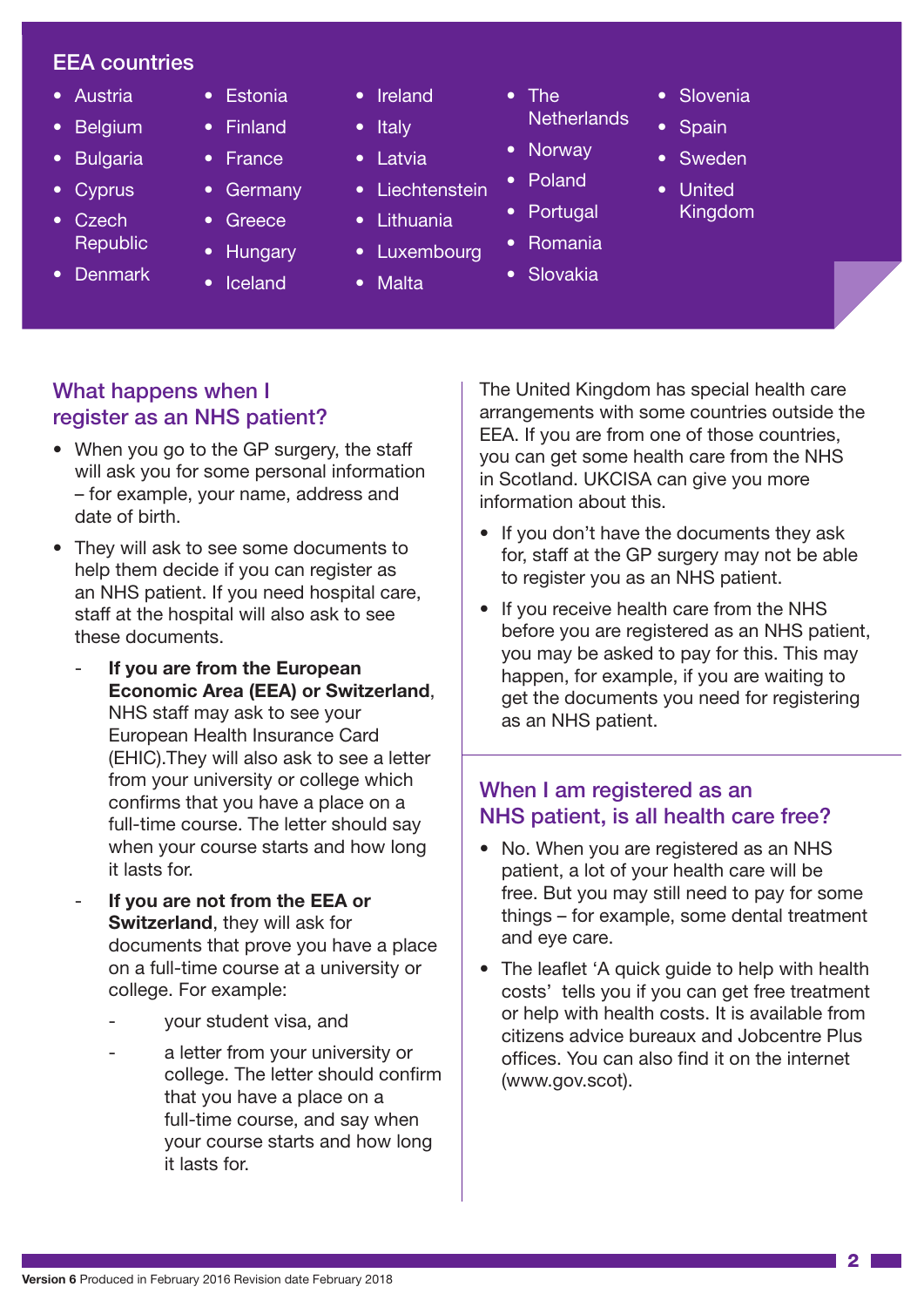#### Can my family get health care from the NHS?

• **If you are registered as an NHS patient, your husband, wife or civil partner, and any of your children who are in Scotland with you, can also get health care from the NHS.** The children must be aged under 16, or under 19 and in full-time education.

Staff at the GP surgery will ask you to fill in a form for your husband, wife or civil partner, and any children. You may need to show your marriage or civil partnership certificate, and birth certificates for your children.

- **What about other members of my family?**
	- **If you are from the EEA or Switzerland, other members of your family who are not from the EEA** can get health care from the NHS if they have been allowed to join you in Scotland. They will need to show a document proving that the UK Government has allowed them to do this – for example, an EEA family permit. UKCISA can tell you more about this permit.
	- **Other members of your family who are not from the EEA or Switzerland may have their own right to health care from the NHS in Scotland** – for example, if they have been allowed to come here to work or to study.
	- **Other members of your family who are from the EEA or Switzerland** can get health care from the NHS. They must have an EHIC and they should register with a GP.

- **If you are a student from outside the European Economic Area and Switzerland and have paid the Home Office's Immigration Health Surcharge** with your visa fees, your Biometric Residency Permit can be used as proof that you are entitled to receive NHS hospital treatment at no charge. This also applies where the surcharge has been paid by, or on behalf of, your immediate family members (your spouse, dependent children or civil partner).

### What happens if I am not registered as an NHS patient?

• If you are not registered as an NHS patient, you can still get some health care from the NHS.

#### **Services that are free for everyone include:**

- emergency care in a hospital (in the accident and emergency department, casualty department or minor injury unit)
- emergency care at a GP surgery
- emergency transport in an ambulance
- sexual health services (family planning)
- treatment for some infectious diseases and sexually transmitted infections in the best interests of public health.
- If you need any other health care, and you are not registered as an NHS patient, you will need to pay for it. Staff at the GP surgery or hospital will be able to give you more information on this.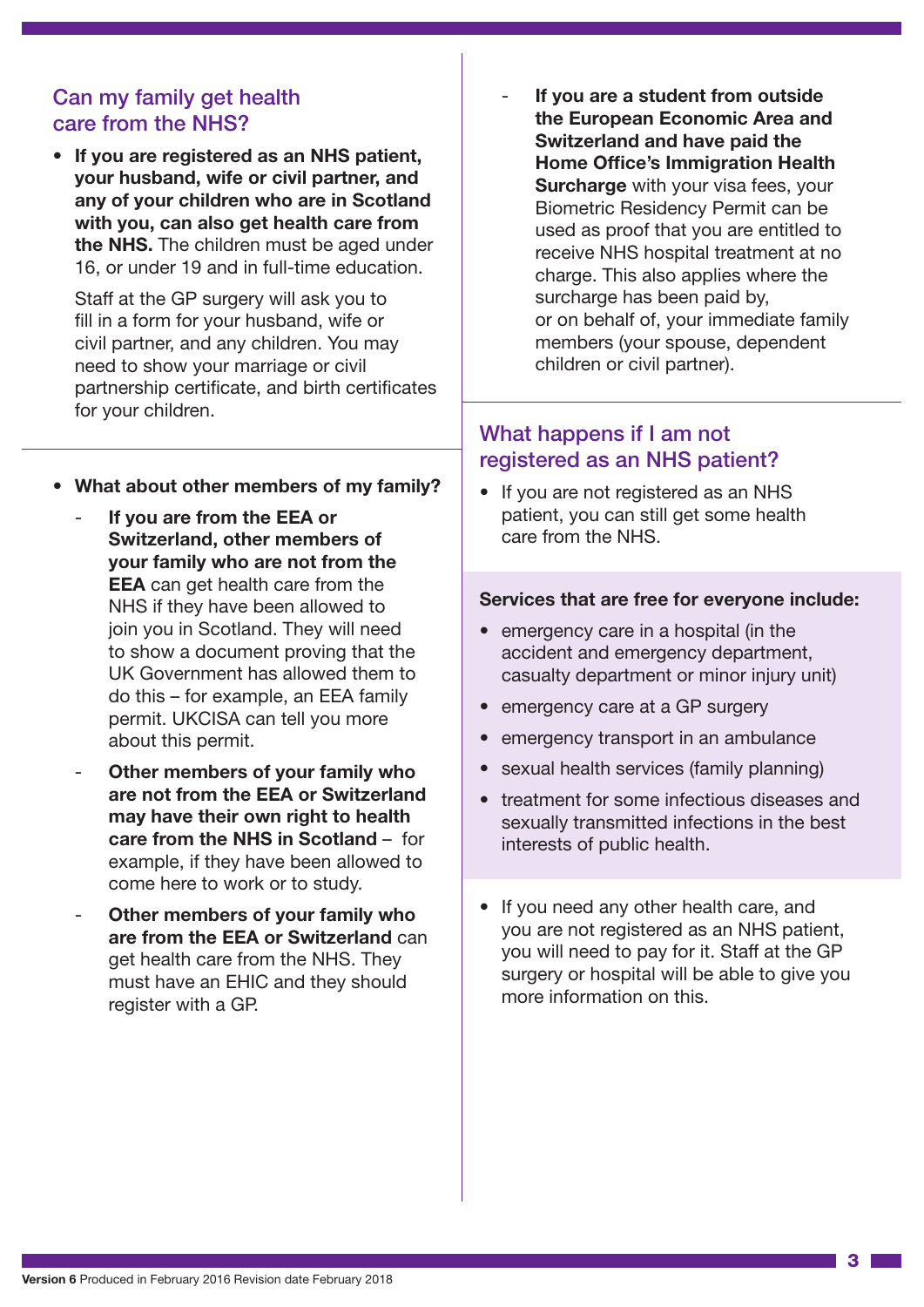You can get medical insurance to help you with the costs of your care. To find out more about medical insurance, phone the Association of British Insurers on 020 7600 3333 or look on the internet (www.abi.org.uk) and search for 'private medical insurance'.

**Regardless of the healthcare that you can get on the NHS you should have medical insurance that covers the cost of a return journey to your home country. In the unfortunate event of serious illness or accident the costs of transport with medical support are not covered by the EHIC, or by any special health arrangements that Scotland has with some countries outside the EEA and Switzerland and neither the Scottish Government nor NHS Scotland will pay for a journey home with medical cover.**

#### How can I find out more?

- **Contact your university or college** for information.
- **Visit the UK Council for International Student Affairs (UKCISA) website at www.ukcisa.org.uk or phone their advice line for students on 020 7788 9214.** The advice line is open Monday to Friday from 1 to 4pm.
- **For information about health conditions and services, phone the NHS inform Helpline on 0800 22 44 88** (textphone 18001 0800 22 44 88; the helpline also provides an interpreting service). The helpline is open every day between 8am and 10pm.
- **Contact the Patient Advice & Support Service (PASS) at your local citizen's advice bureau** (find your nearest bureau on the internet at www.cas.org.uk or in your local phone book). PASS is independent and provides free, confidential information, advice and support to anyone who uses the NHS in Scotland.

#### Other factsheets in this series

- Health care for people coming to Scotland to work
- Health care for asylum seekers and refugees in Scotland
- Health care in Scotland for former UK residents now working abroad
- Health care in Scotland for UK passport holders living abroad
- Health care for UK pensioners visiting Scotland
- Health care in Scotland for holidaymakers from overseas.

#### **You can get these factsheets from:**

- anywhere you get NHS care
- www.nhsinform.scot
- the NHS inform Helpline on 0800 22 44 88.

#### Feeling unwell?

- **Go to a pharmacy** and ask for advice. To find your nearest pharmacy, phone the NHS inform Helpline on 0800 22 44 88 or look on the internet (www.nhs24.scot).
- **Visit the NHS 24 website** at www.nhs24.scot for health information and advice.
- **Contact the GP surgery** where you are registered. If you need an interpreter, ask the GP surgery to arrange this for you.
- **Phone NHS 24 on 111** or look on the internet (www.nhs24.scot) if the GP surgery where you are registered is closed, or if you are not yet registered as an NHS patient. NHS 24 can provide an interpreting service.

**In an emergency (if your condition is very serious), phone 999 and ask for an ambulance.**